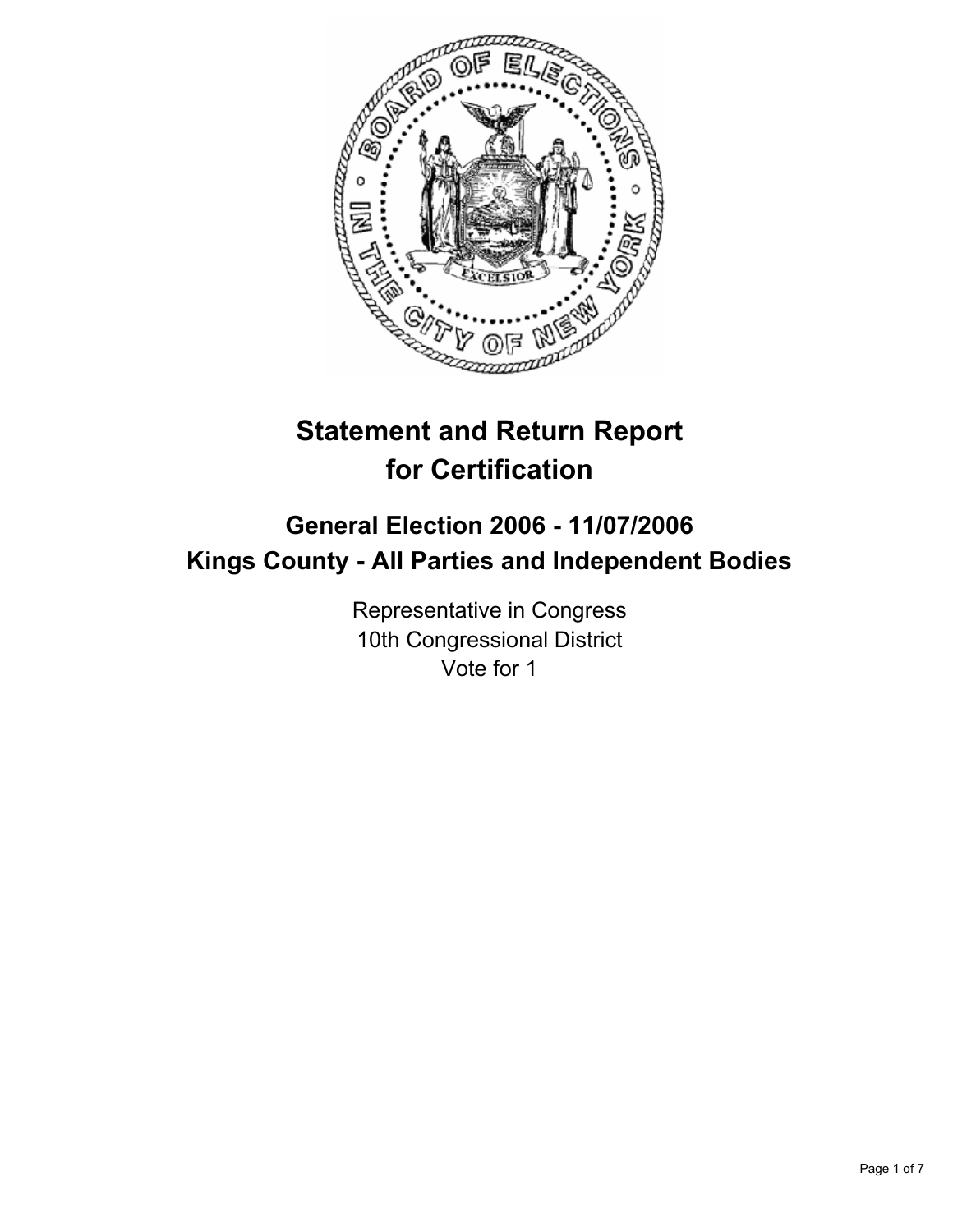

| PUBLIC COUNTER                   | 17,379 |  |
|----------------------------------|--------|--|
| <b>EMERGENCY</b>                 | 32     |  |
| ABSENTEE/MILITARY                | 143    |  |
| <b>FEDERAL</b>                   | 33     |  |
| <b>AFFIDAVIT</b>                 | 300    |  |
| <b>Total Ballots</b>             | 17,887 |  |
| JONATHAN H ANDERSON (REPUBLICAN) | 548    |  |
| EDOLPHUS TOWNS (DEMOCRATIC)      | 12,548 |  |
| ERNEST JOHNSON (CONSERVATIVE)    | 205    |  |
| CARLOS BRISTOL (WRITE-IN)        |        |  |
| CHARLES BARRON (WRITE-IN)        | 220    |  |
| SHEROLD D. THORNE (WRITE-IN)     |        |  |
| <b>Total Votes</b>               | 13,523 |  |
| Unrecorded                       | 4.364  |  |

**Assembly District 41**

| PUBLIC COUNTER                   | 10,068 |
|----------------------------------|--------|
| <b>EMERGENCY</b>                 | 64     |
| ABSENTEE/MILITARY                | 114    |
| <b>FEDERAL</b>                   | 27     |
| AFFIDAVIT                        | 127    |
| <b>Total Ballots</b>             | 10,400 |
| JONATHAN H ANDERSON (REPUBLICAN) | 763    |
| EDOLPHUS TOWNS (DEMOCRATIC)      | 7,057  |
| ERNEST JOHNSON (CONSERVATIVE)    | 161    |
| <b>Total Votes</b>               | 7,981  |
| Unrecorded                       | 2,419  |

| 1,966 |
|-------|
| 21    |
| 32    |
| 12    |
| 27    |
| 2,058 |
| 321   |
| 1,301 |
| 33    |
| 1,655 |
| 403   |
|       |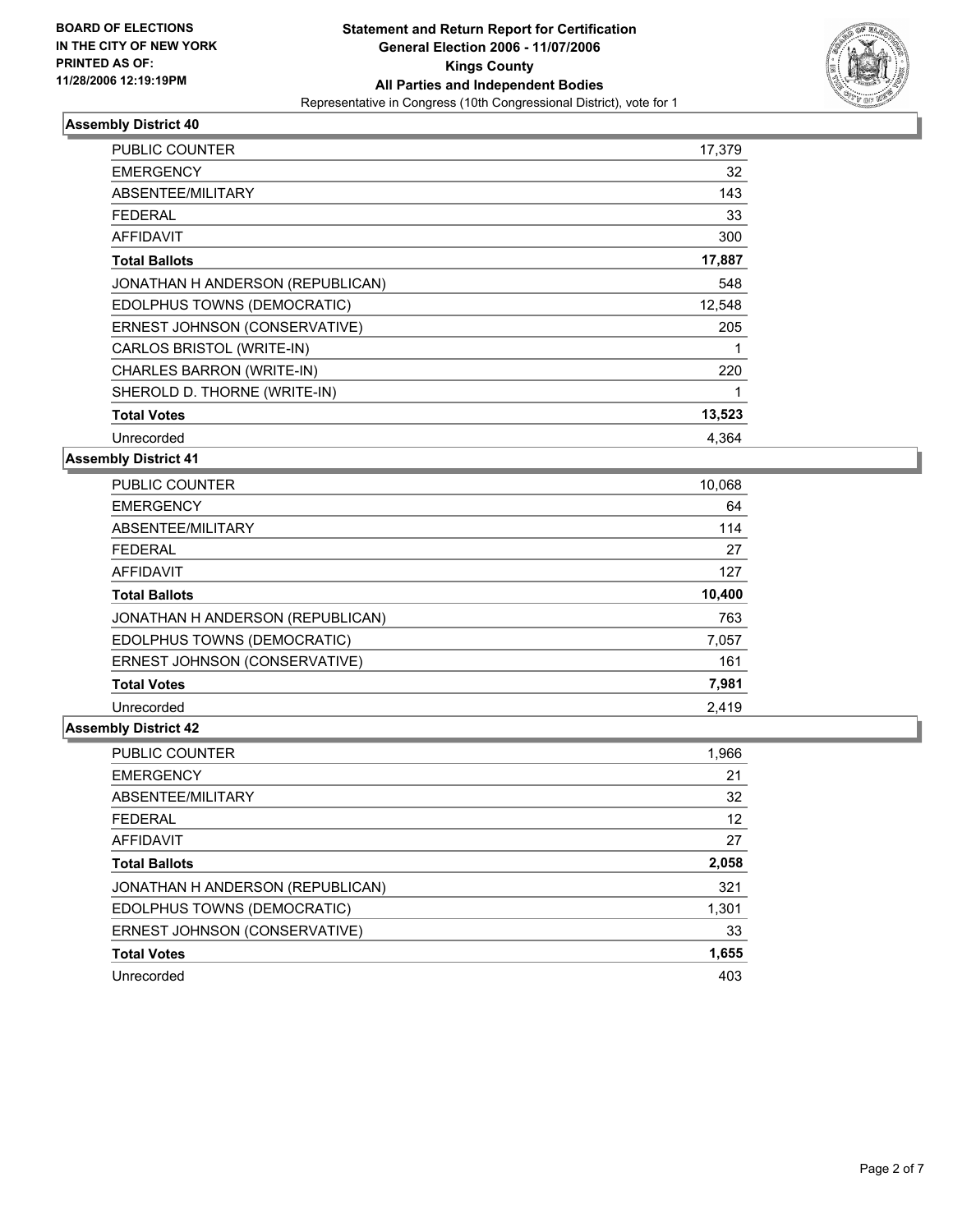

| <b>PUBLIC COUNTER</b>            | 160 |
|----------------------------------|-----|
| <b>EMERGENCY</b>                 |     |
| ABSENTEE/MILITARY                |     |
| <b>FEDERAL</b>                   |     |
| AFFIDAVIT                        |     |
| <b>Total Ballots</b>             | 165 |
| JONATHAN H ANDERSON (REPUBLICAN) | 4   |
| EDOLPHUS TOWNS (DEMOCRATIC)      | 118 |
| ERNEST JOHNSON (CONSERVATIVE)    |     |
| CHARLES BARRON (WRITE-IN)        | 3   |
| <b>Total Votes</b>               | 126 |
| Unrecorded                       | 39  |

**Assembly District 45**

| PUBLIC COUNTER                   | 158 |  |
|----------------------------------|-----|--|
| <b>EMERGENCY</b>                 |     |  |
| ABSENTEE/MILITARY                | 2   |  |
| <b>FEDERAL</b>                   | 2   |  |
| <b>AFFIDAVIT</b>                 |     |  |
| <b>Total Ballots</b>             | 163 |  |
| JONATHAN H ANDERSON (REPUBLICAN) | 27  |  |
| EDOLPHUS TOWNS (DEMOCRATIC)      | 103 |  |
| ERNEST JOHNSON (CONSERVATIVE)    | 11  |  |
| <b>Total Votes</b>               | 141 |  |
| Unrecorded                       | 22  |  |

| <b>PUBLIC COUNTER</b>            | 6,991 |
|----------------------------------|-------|
| <b>EMERGENCY</b>                 | 136   |
| ABSENTEE/MILITARY                | 116   |
| <b>FEDERAL</b>                   | 18    |
| AFFIDAVIT                        | 176   |
| <b>Total Ballots</b>             | 7,437 |
| JONATHAN H ANDERSON (REPUBLICAN) | 547   |
| EDOLPHUS TOWNS (DEMOCRATIC)      | 4,968 |
| ERNEST JOHNSON (CONSERVATIVE)    | 92    |
| CHARLES BARRON (WRITE-IN)        | 53    |
| <b>Total Votes</b>               | 5,660 |
| Unrecorded                       | 1.777 |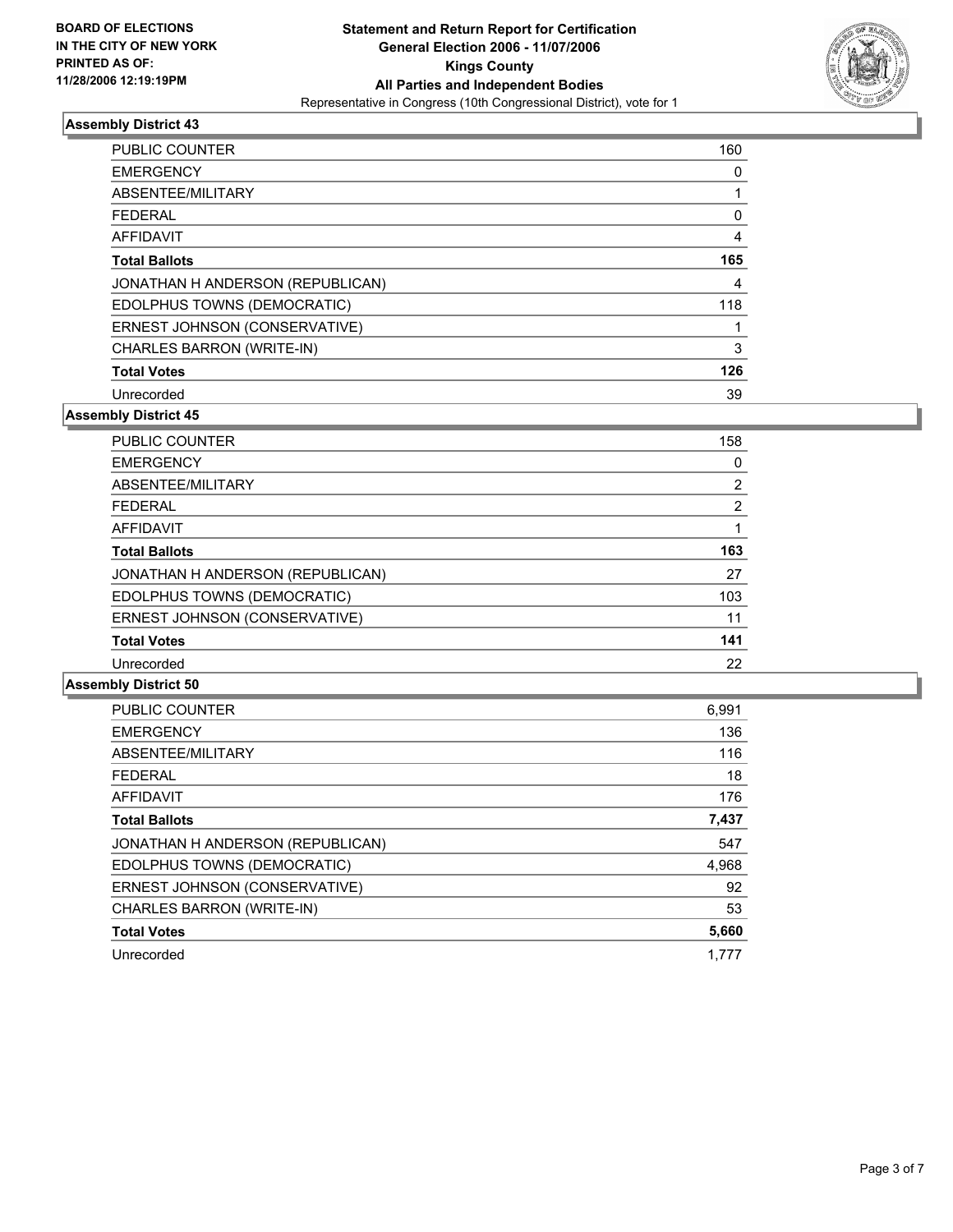

| PUBLIC COUNTER                   | 3,889 |  |
|----------------------------------|-------|--|
| <b>EMERGENCY</b>                 | 3     |  |
| ABSENTEE/MILITARY                | 117   |  |
| <b>FEDERAL</b>                   | 40    |  |
| AFFIDAVIT                        | 148   |  |
| <b>Total Ballots</b>             | 4,197 |  |
| JONATHAN H ANDERSON (REPUBLICAN) | 256   |  |
| EDOLPHUS TOWNS (DEMOCRATIC)      | 3,197 |  |
| ERNEST JOHNSON (CONSERVATIVE)    | 58    |  |
| CHARLES BARRON (WRITE-IN)        | 12    |  |
| STEVEN A. LEVINE (WRITE-IN)      |       |  |
| <b>Total Votes</b>               | 3,524 |  |
| Unrecorded                       | 673   |  |

### **Assembly District 53**

| <b>PUBLIC COUNTER</b>            | 1,275 |
|----------------------------------|-------|
| <b>EMERGENCY</b>                 |       |
| ABSENTEE/MILITARY                | 30    |
| <b>FEDERAL</b>                   | 2     |
| <b>AFFIDAVIT</b>                 | 30    |
| <b>Total Ballots</b>             | 1,338 |
| JONATHAN H ANDERSON (REPUBLICAN) | 44    |
| EDOLPHUS TOWNS (DEMOCRATIC)      | 857   |
| ERNEST JOHNSON (CONSERVATIVE)    | 8     |
| CHARLES BARRON (WRITE-IN)        | 5     |
| <b>Total Votes</b>               | 914   |
| Unrecorded                       | 424   |

| <b>PUBLIC COUNTER</b>            | 4,356 |
|----------------------------------|-------|
| <b>EMERGENCY</b>                 | 75    |
| ABSENTEE/MILITARY                | 37    |
| <b>FEDERAL</b>                   | 6     |
| <b>AFFIDAVIT</b>                 | 83    |
| <b>Total Ballots</b>             | 4,557 |
| JONATHAN H ANDERSON (REPUBLICAN) | 113   |
| EDOLPHUS TOWNS (DEMOCRATIC)      | 3,151 |
| ERNEST JOHNSON (CONSERVATIVE)    | 66    |
| CHARLES BARRON (WRITE-IN)        | 3     |
| <b>Total Votes</b>               | 3,333 |
| Unrecorded                       | 1.224 |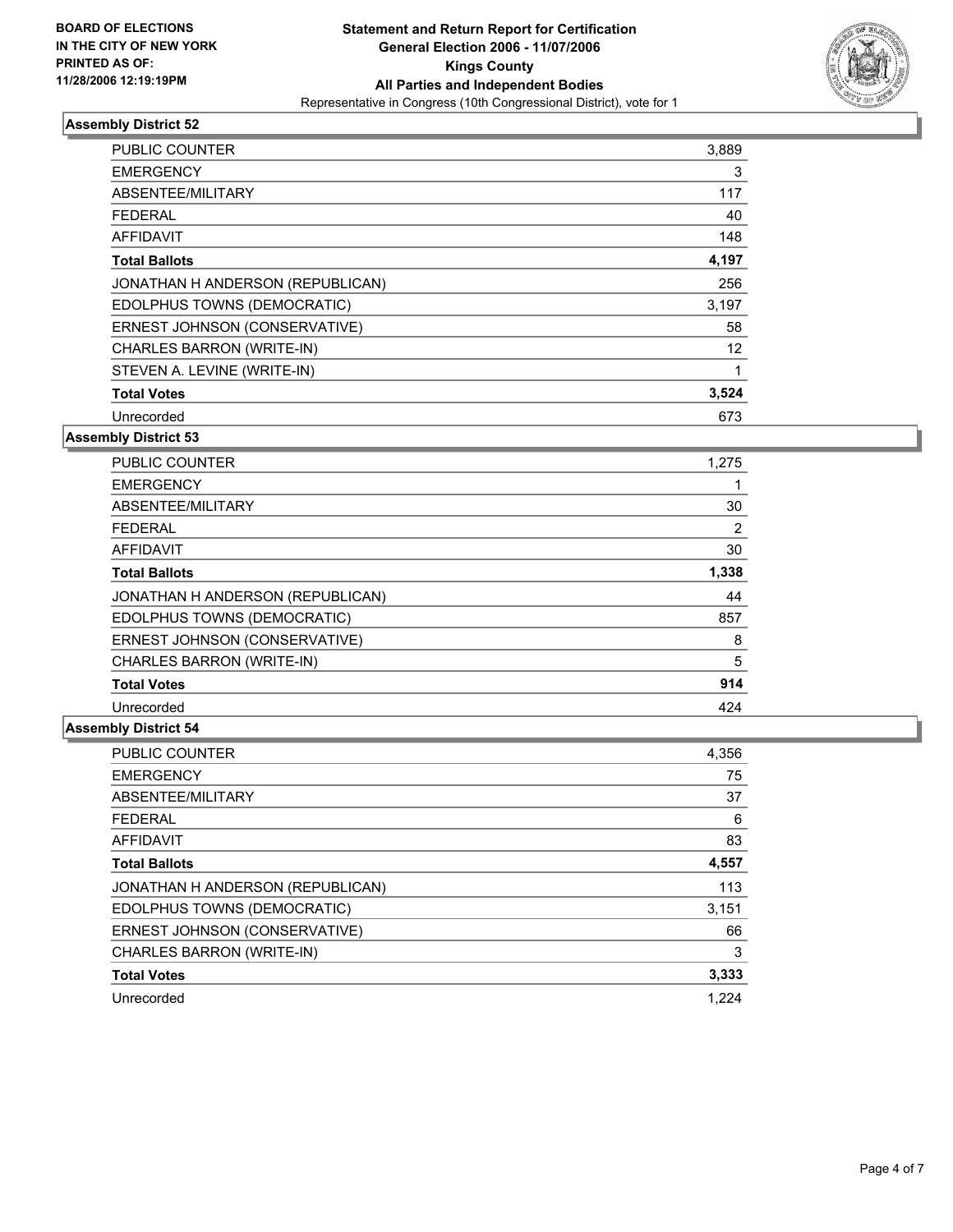

| PUBLIC COUNTER                   | 7,740 |
|----------------------------------|-------|
| <b>EMERGENCY</b>                 | 8     |
| ABSENTEE/MILITARY                | 96    |
| <b>FEDERAL</b>                   | 5     |
| <b>AFFIDAVIT</b>                 | 182   |
| <b>Total Ballots</b>             | 8,031 |
| JONATHAN H ANDERSON (REPUBLICAN) | 212   |
| EDOLPHUS TOWNS (DEMOCRATIC)      | 5,469 |
| ERNEST JOHNSON (CONSERVATIVE)    | 130   |
| CHARLES BARRON (WRITE-IN)        | 32    |
| <b>Total Votes</b>               | 5,843 |
| Unrecorded                       | 2.188 |

**Assembly District 56**

| <b>PUBLIC COUNTER</b>            | 12,988 |
|----------------------------------|--------|
| <b>EMERGENCY</b>                 | 88     |
| ABSENTEE/MILITARY                | 173    |
| <b>FEDERAL</b>                   | 6      |
| <b>AFFIDAVIT</b>                 | 333    |
| <b>Total Ballots</b>             | 13,588 |
| JONATHAN H ANDERSON (REPUBLICAN) | 299    |
| EDOLPHUS TOWNS (DEMOCRATIC)      | 9,810  |
| ERNEST JOHNSON (CONSERVATIVE)    | 209    |
| BILL CLINTON (WRITE-IN)          |        |
| CHARLES BARRON (WRITE-IN)        | 104    |
| CHARLES DARWIN (WRITE-IN)        |        |
| ED BARRONS (WRITE-IN)            |        |
| PATRICIA ROBINSON (WRITE-IN)     |        |
| <b>Total Votes</b>               | 10,426 |
| Unrecorded                       | 3,162  |

| PUBLIC COUNTER                   | 11,508 |
|----------------------------------|--------|
| <b>EMERGENCY</b>                 | 19     |
| ABSENTEE/MILITARY                | 206    |
| <b>FEDERAL</b>                   | 40     |
| <b>AFFIDAVIT</b>                 | 368    |
| <b>Total Ballots</b>             | 12,141 |
| JONATHAN H ANDERSON (REPUBLICAN) | 300    |
| EDOLPHUS TOWNS (DEMOCRATIC)      | 8,770  |
| ERNEST JOHNSON (CONSERVATIVE)    | 158    |
| CHARLES BARRON (WRITE-IN)        | 295    |
| <b>GENEVA HARRIS (WRITE-IN)</b>  |        |
| GISETTE CLARK (WRITE-IN)         |        |
| MARGO GIBSON (WRITE-IN)          |        |
| MARY RICHARDSON (WRITE-IN)       |        |
| <b>Total Votes</b>               | 9,527  |
| Unrecorded                       | 2,614  |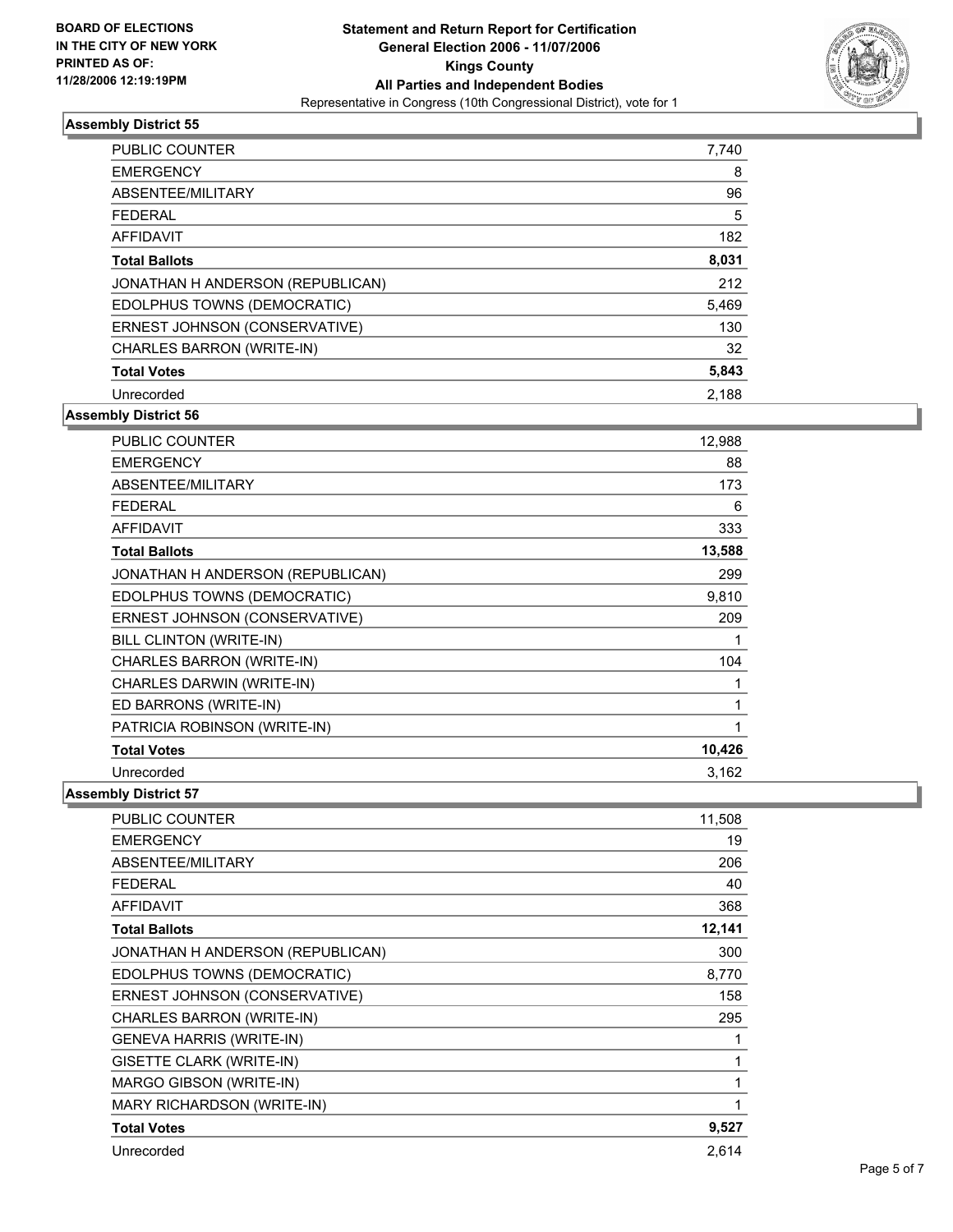

| <b>PUBLIC COUNTER</b>            | 8,229 |
|----------------------------------|-------|
| <b>EMERGENCY</b>                 | 51    |
| ABSENTEE/MILITARY                | 247   |
| FEDERAL                          | 21    |
| AFFIDAVIT                        | 154   |
| <b>Total Ballots</b>             | 8,702 |
| JONATHAN H ANDERSON (REPUBLICAN) | 265   |
| EDOLPHUS TOWNS (DEMOCRATIC)      | 6,394 |
| ERNEST JOHNSON (CONSERVATIVE)    | 111   |
| CHARLES BARRON (WRITE-IN)        | 13    |
| <b>Total Votes</b>               | 6,783 |
| Unrecorded                       | 1,919 |

| <b>PUBLIC COUNTER</b>            | 11,949 |
|----------------------------------|--------|
| <b>EMERGENCY</b>                 | 37     |
| ABSENTEE/MILITARY                | 104    |
| FEDERAL                          | 31     |
| <b>AFFIDAVIT</b>                 | 245    |
| <b>Total Ballots</b>             | 12,366 |
| JONATHAN H ANDERSON (REPUBLICAN) | 967    |
| EDOLPHUS TOWNS (DEMOCRATIC)      | 8,428  |
| ERNEST JOHNSON (CONSERVATIVE)    | 227    |
| CHARLES BARRON (WRITE-IN)        |        |
| <b>Total Votes</b>               | 9,623  |
| Unrecorded                       | 2,743  |